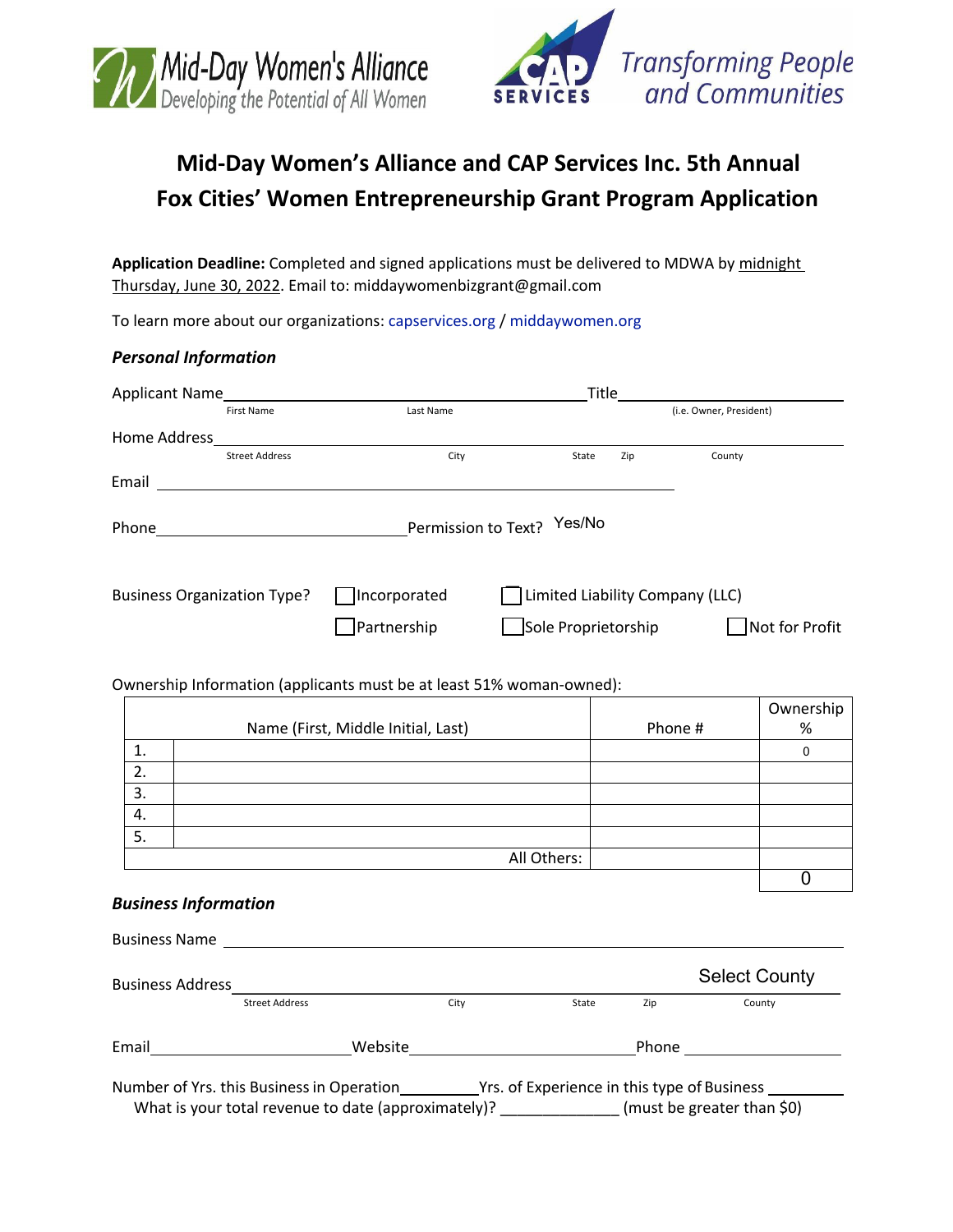# **VIDEO APPLICATION INSTRUCTIONS**

Please create your video application to answer each of the following 8 questions in order. Spend about 2 minutes on each question but limit the total time to no more than 16 minutes.

#### Application Questions:

- 1. Describe your business and the product or service you offer, as well as why you started it.
- 2. Describe your target market (customers, geographic area, and industry).
- 3. Explain who your competition is.
- 4. What sets your business apart from others in your market? What makes it different?
- 5. What is your background/experience in operating this type of business?
- 6. Describe why you need this grant and how you will use it to help improve your business. Please estimate how you think your revenue will grow as a result of receiving this grant (\$ or %).
- 7. Have you received other grants or had access to other resources to support your business? Please describe, including how you utilized those funds?
- 8. If you are selected as our grant recipient, what benefits are you hoping to gain from Mid-Day Women's Alliance and CAP Services, Inc.? Please be as specific as possible.

## Video Application Submission:

To submit your application, be sure to complete pages 1 and 3 of this form.

E-mail the form plus your video to: middaywomenbizgrant@gmail.com

Alternatively, if you have problems e-mailing your video file, please contact us for a Dropbox location access.